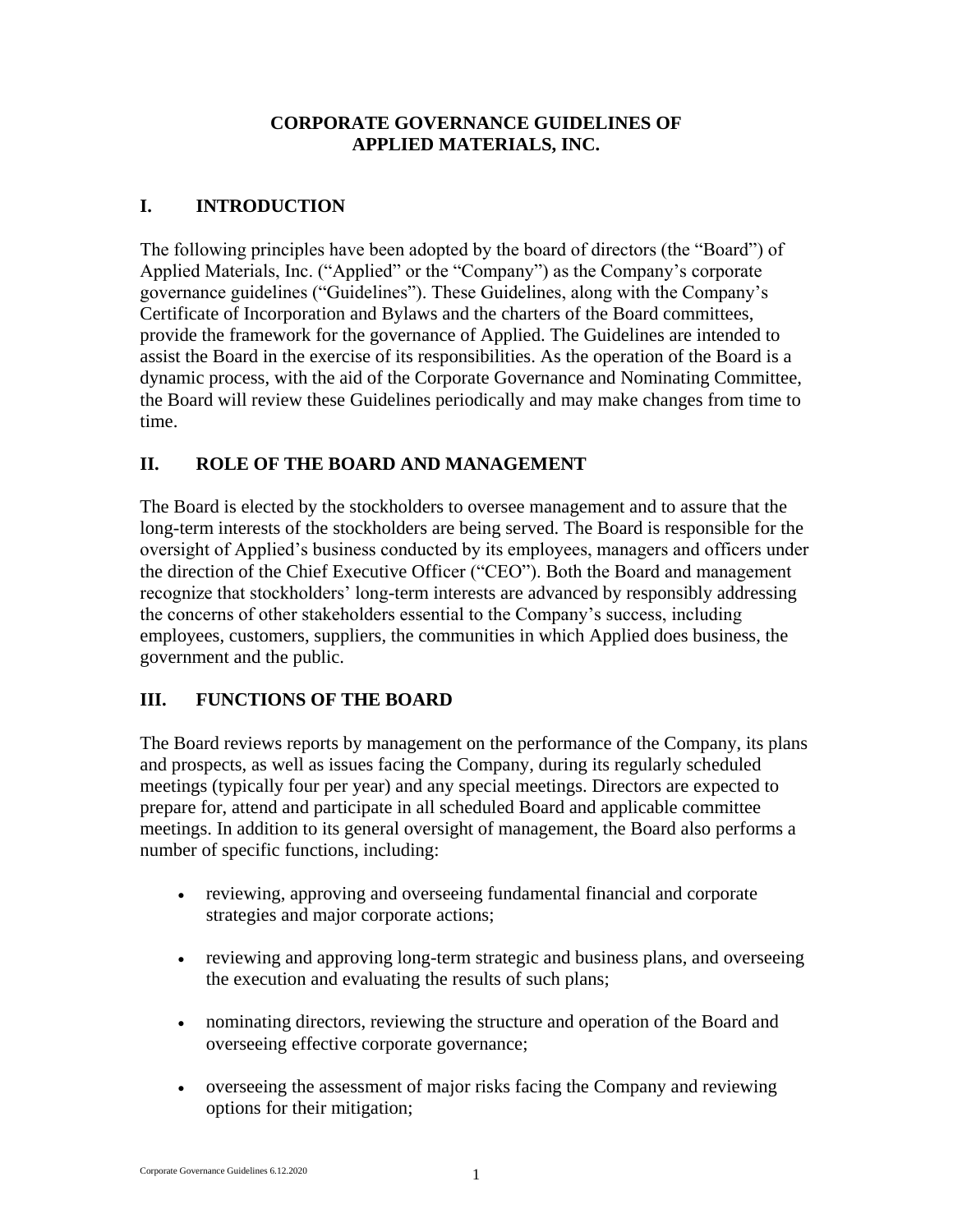- ensuring processes are in place for maintaining the integrity of the Company, including the integrity and transparency of its financial statements, compliance with laws and ethics, the integrity of relationships with customers and suppliers and relationships with other stakeholders; and
- selecting the Company's CEO, Chairman of the Board and Lead Independent Director, as applicable.

## **IV. SIZE OF BOARD, DIRECTOR QUALIFICATIONS AND SELECTION PROCESS**

### **Size of Board**

The Board is responsible for determining the number of directors on the Board based upon the nature and scope of the Company's operations and the need for diversity of Board views. The Board has currently determined this range to be between 8 and 14 directors and will periodically review the appropriate size of the Board.

#### **Selection Process**

The Company's stockholders elect directors each year at the annual stockholder meeting. Based on the Corporate Governance and Nominating Committee's recommendation, the Board will select nominees and recommend them for election by stockholders and fill any vacancies that may arise between annual stockholder meetings. Directors added to the Board to fill vacancies are expected to be recommended for election at the next annual stockholder meeting.

As part of its selection process, the Board may consider recommendations from other sources of director candidates with a mix of background and experience who will enhance the quality of the Board, serve stockholders' long-term interests and contribute to the Company's overall corporate goals. The Corporate Governance and Nominating Committee shall screen candidates and recommend qualified and appropriate nominees to the Board.

Stockholders may also propose nominees for consideration by the Corporate Governance and Nominating Committee or submit nominees for inclusion in the Company's proxy materials in accordance with the Company's Bylaws by submitting the name(s) and supporting information (including any information required to be submitted in connection with the nomination under the Company's Bylaws) to: Corporate Secretary, Applied Materials, Inc., 3225 Oakmead Village Drive, M/S 1268, P.O. Box 58039, Santa Clara, CA 95052.

## **Director Qualifications**

In evaluating the suitability of individual candidates for Board membership, the Board and the Corporate Governance and Nominating Committee will assess the independence, character and acumen of candidates and will endeavor to collectively establish a mix of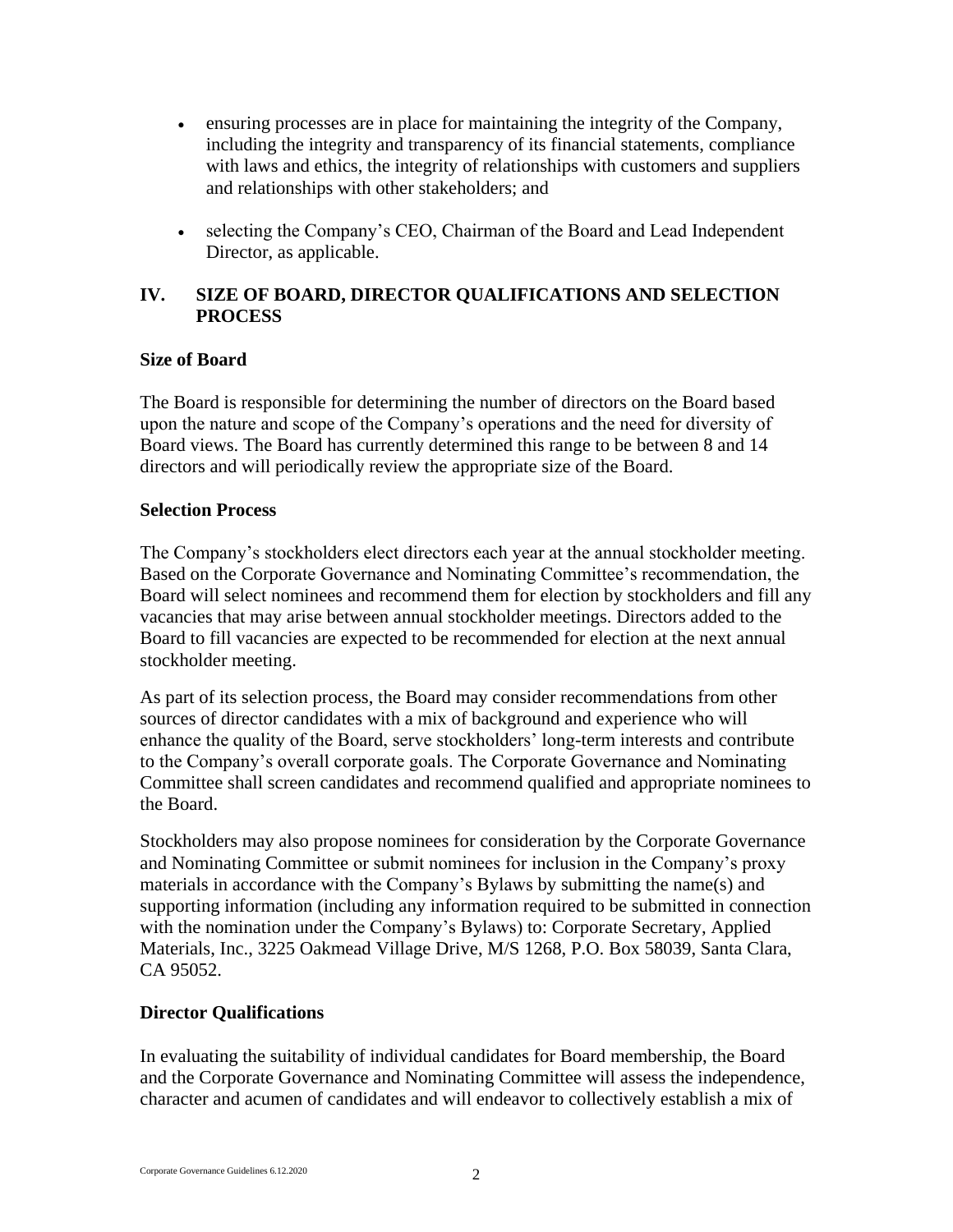background and experience in a number of areas of core competency of the Board, including: business judgment; management; accounting and finance; knowledge of the industries (including the technologies and markets) in which the Company operates; manufacturing and service; leadership; strategic vision; international markets; marketing; crisis / risk management; research and development; government; and other areas relevant to the Company's business. Directors should possess the highest personal and professional ethics, integrity and values, and relevant business experience, and be committed to representing the long-term interests of the Company's stockholders. They must also have an inquisitive and objective perspective, the ability to make independent analytical inquiries, practical wisdom, and sound and mature judgment.

The Corporate Governance and Nominating Committee, from time to time, may review the appropriate skills and characteristics required of Board members. This assessment will take into account current core competencies of the Board, the mix of skills and experience desired, and the Board's policy on Board diversity.

#### **Policy on Board Diversity**

We are committed to having a Board that reflects diverse perspectives, including those based on gender, ethnicity, skills, experience at policy-making levels in areas that are relevant to the Company's global activities, and functional, geographic or cultural background. The Board and the Corporate Governance and Nominating Committee are committed to actively seeking out women and ethnically diverse director candidates and consider the foregoing factors, among others, in the context of the current composition of the Board and needs of the Company when identifying and evaluating director candidates.

#### **Majority Independent Directors**

A majority of the directors will be "independent directors" pursuant to the rules of the Securities and Exchange Commission ("SEC") and the listing standards of The Nasdaq Stock Market ("Nasdaq"). Although the majority of directors must be independent, it is recognized that directors who do not meet the independence standards also make valuable contributions to the Board and to the Company by reason of their experience, knowledge and familiarity with the Company.

#### **Company Executives as Directors**

The Board anticipates that the Company's CEO will be nominated annually to serve on the Board and may also serve as Chairman of the Board. The Board may also appoint or nominate certain other members of the Company's management whose experience and role at the Company are expected to help the Board fulfill its responsibilities.

#### **Limitation of Service on Other Public Company Boards**

Directors must be willing to devote sufficient time to carry out their duties and responsibilities effectively, and should be committed to serve on the Board for an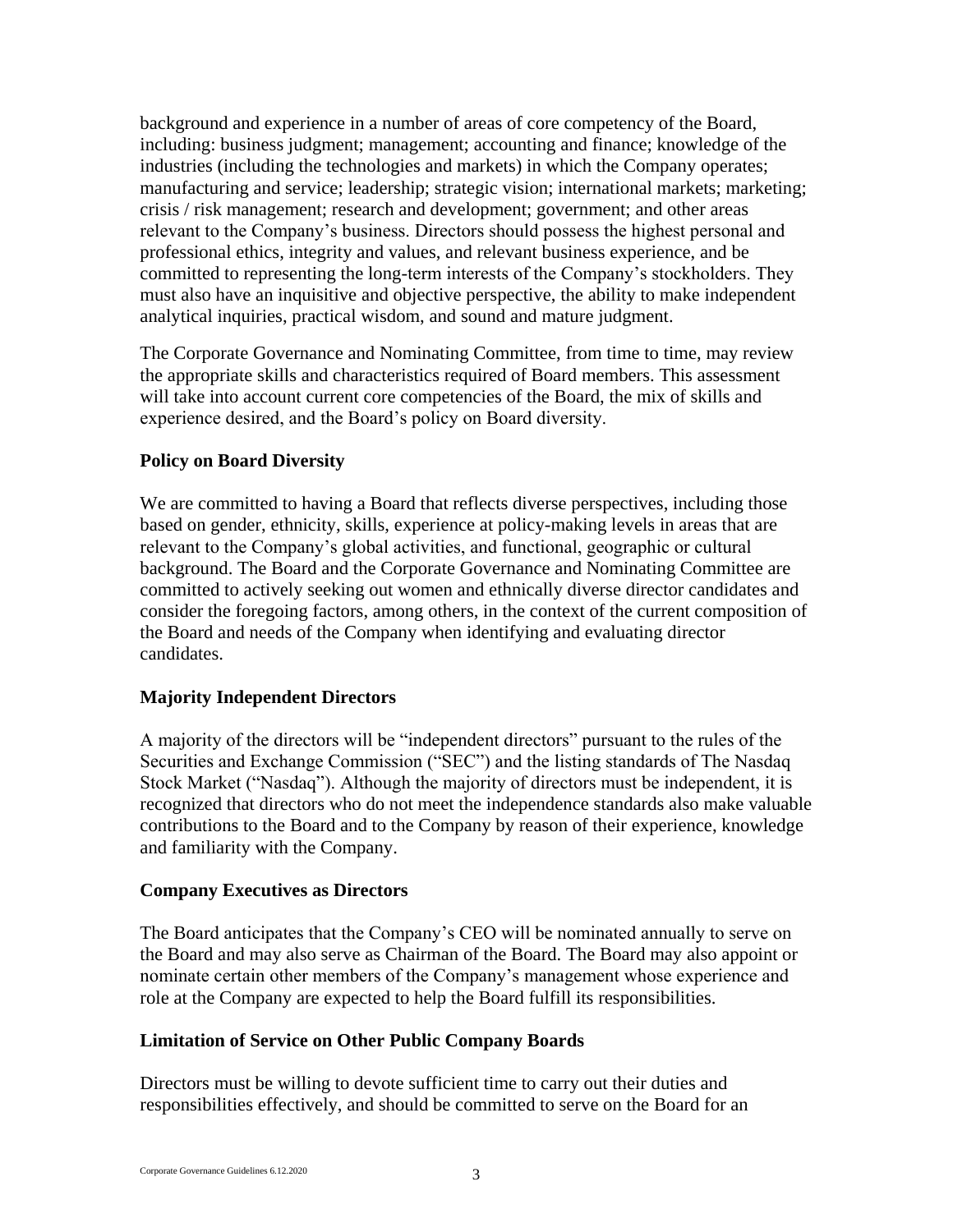extended period of time. Each Board member is expected to ensure that other existing and planned future commitments do not materially interfere with his/her service as a director. Directors are encouraged to limit the number of other boards (excluding nonprofit) on which they serve to ensure that they can meet their commitments to the Company and do not create potential conflicts of interest. The Board has adopted a policy limiting the number of other public company boards on which each director may serve to four (4). Directors may not serve on the board of directors of any other public or private company without obtaining prior approval from the Corporate Governance and Nominating Committee, which may consider any Nasdaq, proxy advisory firm or other relevant policies in effect from time to time.

#### **Director Orientation and Education**

New Board members will attend a director orientation program provided by the Company that will include written materials, meetings with key management and visits to Company facilities. Each director is also expected to participate in continuing educational programs in order to maintain the necessary level of expertise to perform his or her responsibilities. The Company's chief legal officer, chief financial officer and other executives, as appropriate, are responsible for providing the orientation for new directors and for periodically providing materials or briefing sessions for all directors on subjects that will assist them in discharging their duties.

#### **Term Limits**

The Board does not believe that arbitrary term limits on directors' service are beneficial, nor does it believe that directors should expect to be re-nominated as a matter of course. The Board self-evaluation process is an important determinant of Board tenure. Directors will not typically be nominated for election to the Board after they reach the age of 70, which the Board considers to be a generally appropriate retirement age, although the Board may decide to waive this policy in individual cases.

#### **Resignation Policy For Directors**

Any incumbent director who receives a greater number of votes cast "against" his or her election as a director than votes "for" such election shall promptly tender his or her offer of resignation following certification of the stockholder vote. The Corporate Governance and Nominating Committee shall consider the resignation offer and recommend to the Board the action to be taken with respect to such offer, which may include (without limitation): (i) accepting the offered resignation; (ii) retaining the director but addressing what the Corporate Governance and Nominating Committee believes to be the underlying cause(s) of the outcome of the voting with respect to that director; (iii) deciding that the Board does not plan to re-nominate the director in the future for election; or (iv) rejecting the offered resignation. In reaching its decision, the Corporate Governance and Nominating Committee shall consider all factors its members deem relevant, including (without limitation): (a) any publicly-stated reasons why stockholders voted against such director's election; (b) any alternatives for addressing the underlying cause(s) of the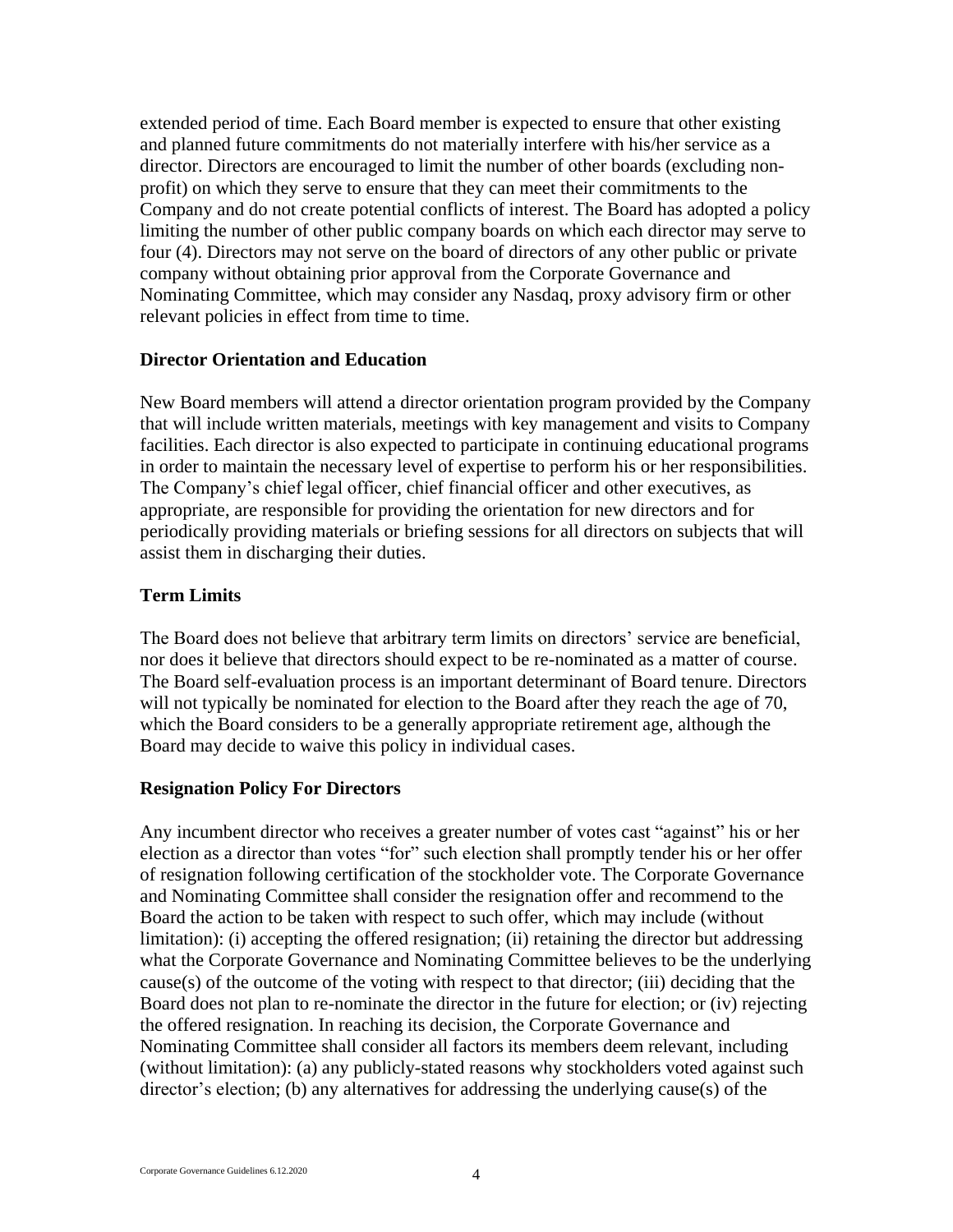outcome of the voting with respect to that director; (c) the director's tenure; (d) the director's qualifications; (e) the director's past and expected future contributions to the Company; and (f) the overall composition of the Board, including whether accepting the offered resignation would cause the Company to fail to meet any applicable SEC or securities exchange listing or governance requirements.

The Board will act on the Corporate Governance and Nominating Committee's recommendation and publicly disclose its decision whether to accept the director's resignation offer and its rationale within 90 days following certification of the stockholder vote.

Any director who tenders his or her offer of resignation pursuant to this provision shall not participate in the vote on the Corporate Governance and Nominating Committee recommendation or Board determination on whether to accept the resignation offer. If no existing member of the Corporate Governance and Nominating Committee is elected to a new term as a director at the same meeting, then those independent directors who were elected at such meeting shall appoint a special committee amongst themselves to consider the resignation offers and to recommend to the Board whether to accept them. If only three or fewer directors are elected to new terms at the same meeting, all directors may participate in the determination on whether to accept the resignation offers.

To the extent that one or more directors' offered resignations are accepted by the Board, the Board in its discretion may determine either to fill such vacancy or vacancies or reduce the size of the Board.

## **Directors Who Retire or Change Their Principal Occupation**

The Board does not believe that directors who retire or change their principal occupation or business association should necessarily leave the Board. However, the Board has adopted a policy that upon a change in a director's full-time employment, such director must submit to the Board a letter offering to resign from the Board. The Corporate Governance and Nominating Committee will review the appropriateness of continued Board membership and recommend to the Board the action to be taken with respect to such offered resignation.

## **V. BOARD COMMITTEES**

The Board has established the following committees to assist the Board in discharging its responsibilities: (i) Audit; (ii) Corporate Governance and Nominating; (iii) Human Resources and Compensation; and (iv) Strategy and Investment. From time to time, the Board may form a new committee or disband an existing committee, depending upon the circumstances.

The charters of the Audit Committee, Corporate Governance and Nominating Committee and Human Resources and Compensation Committee are published on the Applied website (www.appliedmaterials.com), and will be mailed to stockholders on written request. The Board is responsible for the appointment of the chair and members of each committee. The committee chairs report the highlights of their meetings to the Board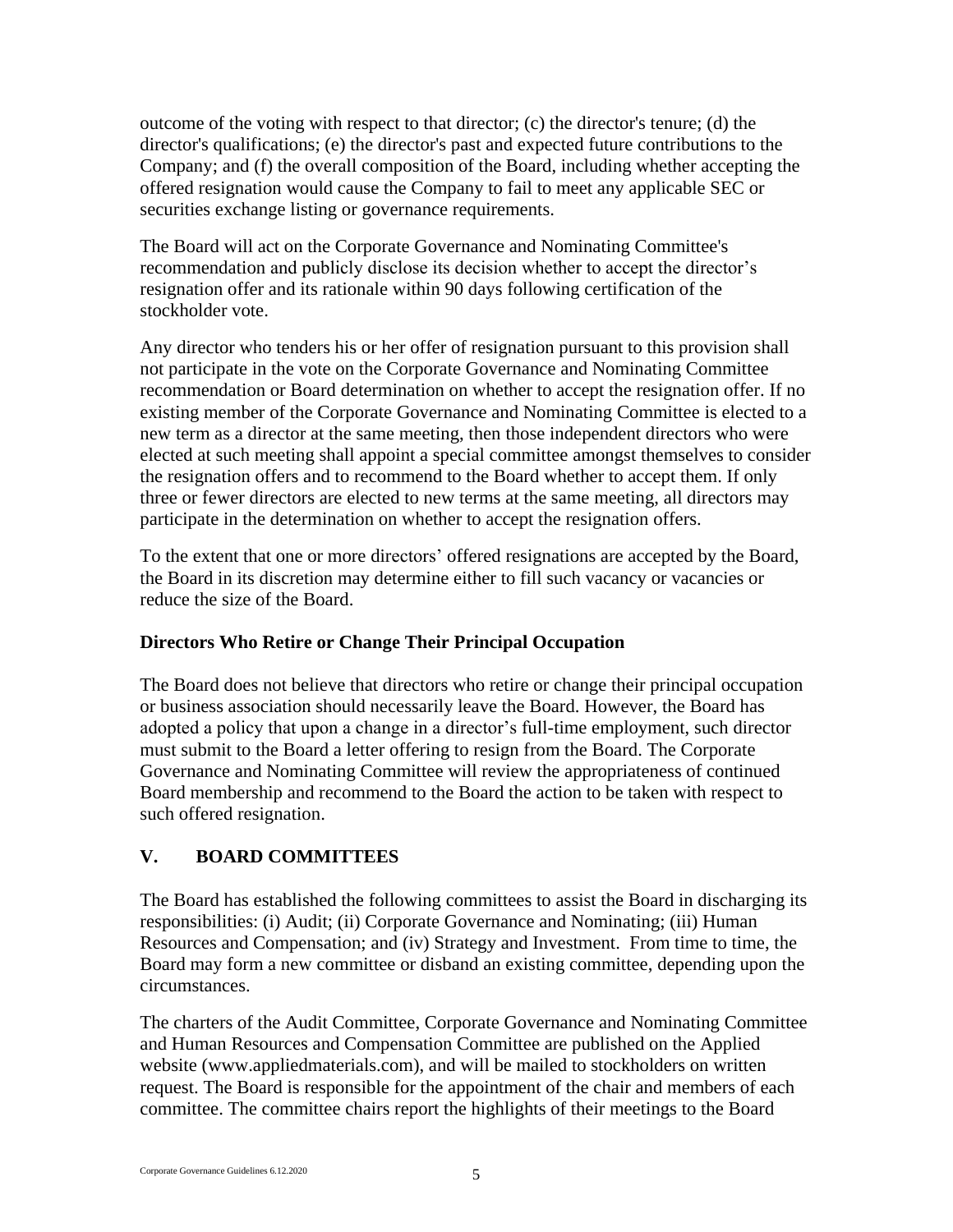following each meeting of the respective committees. The committees may occasionally hold meetings in conjunction with meetings of the Board.

The number, content, frequency, length and agenda of committee meetings and other matters of committee governance will be determined by each committee in light of the authority delegated by the Board to the committee, as set forth in its committee charter. The chair of each committee is responsible for developing, with input from relevant Company managers, the committee's agenda and objectives, the committee's charter, if any, as approved by the Board, and legal, regulatory, accounting or governance principles applicable to that committee's function. Sufficient time to consider the agenda items will be provided. Materials related to agenda items will be sent to committee members sufficiently in advance of the meeting to allow the members to prepare for discussion of the items at the meeting.

### **Audit Committee**

The Audit Committee oversees the financial reports and other financial information provided by the Company to its stockholders and others; the Company's financial policies and procedures and disclosure controls and procedures; the Company's system of internal control over financial reporting; the Company's auditing, accounting and financial reporting processes; the qualifications and independence of the Company's independent registered public accounting firm; the performance of the Company's internal audit function; and risk assessment and risk management related to financial matters and other risk exposures (including cybersecurity risks) and the Company's enterprise risk management program. The committee also reviews and approves, where appropriate, related-party transactions and oversees the Company's tax, legal, regulatory and ethical compliance.

#### **Corporate Governance and Nominating Committee**

The Corporate Governance and Nominating Committee assists the Board in developing, maintaining and overseeing the Company's corporate governance guidelines, oversees the composition, structure and evaluation of the Board and its committees, and assists the Board in identifying individuals qualified to be directors. The committee oversees the management of risks associated with director independence and board composition and organization. The committee also reviews the Company's strategy, policies and performance related to the Company's management of environmental, social and governance (ESG) issues, including environmental and social matters not delegated to other committees. The committee reviews these guidelines regularly and recommends changes as necessary or appropriate.

#### **Human Resources and Compensation Committee**

The Human Resources and Compensation Committee oversees the Company's programs that foster employee and executive development and retention, determines executive compensation and oversees significant employee benefits programs, policies and plans relating to the Company's employees and executives. In addition, the Committee adopts,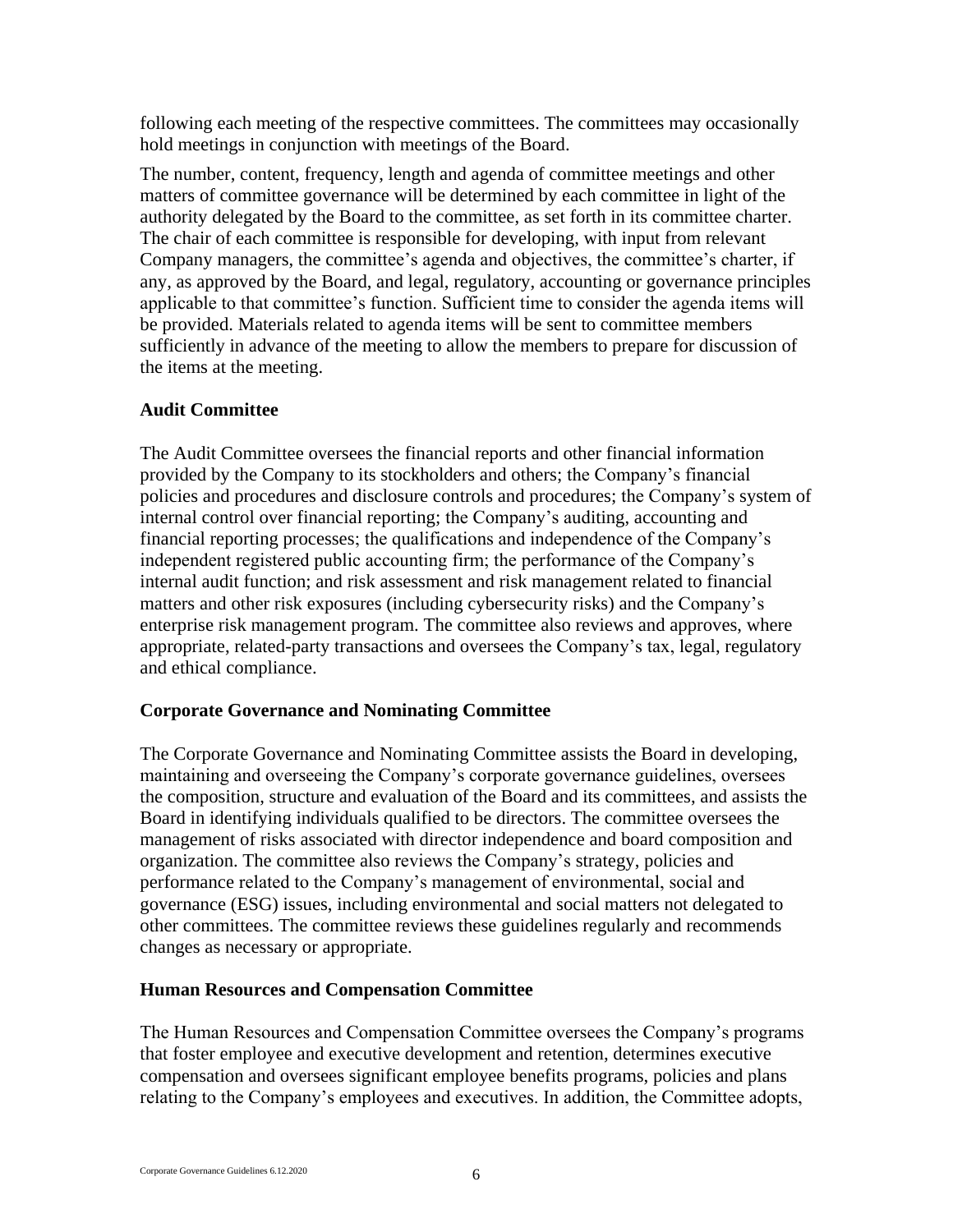amends and oversees administration of all equity-related incentive plans and senior executive bonus plans and approves the compensation of members of the Board. The committee also oversees other matters relating to human capital management, including Company culture, talent development and diversity and inclusion programs and initiatives, and oversees the management of risks associated with the Company's compensation policies and programs.

#### **Strategy and Investment Committee**

The Strategy and Investment Committee assists the Board in overseeing the strategic and investment priorities of the Company and supports management in its efforts to foster growth through innovation. The committee provides advice and counsel to management regarding the Company's strategy and growth initiatives and in the development of the Company's short- and long-term strategic and business plans. The committee also reviews, authorizes and approves certain strategic transactions and reviews and makes recommendations to the Board regarding strategic transactions that require action by the Board.

### **VI. INDEPENDENCE OF COMMITTEE MEMBERS**

In addition to the requirement that a majority of the Board satisfy the independence standards discussed in Section IV above, each of the Audit Committee, the Corporate Governance and Nominating Committee and the Human Resources and Compensation Committee shall consist solely of independent directors. Members of the Audit Committee and Human Resources and Compensation Committee must also satisfy additional independence requirements under SEC and Nasdaq rules.

### **VII. SELECTION OF CHAIRMAN, CEO AND LEAD INDEPENDENT DIRECTOR**

The Board is responsible for selecting the Company's Chairman of the Board, CEO and Lead Independent Director, as applicable. The Board should make its selections in a manner that it believes is best for the Company under all of the circumstances present at the time of such selection. The roles of the Chairman and CEO may be separate or combined and the Chairman may be either an employee or non-employee director. This flexibility allows the Board to select the Company's CEO and Chairman in the manner that it determines to be in the best interests of the Company's stockholders. The Chairman of the Board shall preside at all meetings of the stockholders and of the Board as a whole, and shall perform such other duties, and exercise such powers, as from time to time shall be prescribed in the Company's Bylaws or by the Board.

If the individual elected as Chairman of the Board does not qualify as an independent director, the Board shall also designate an independent director as the Lead Independent Director. If designated, the Lead Independent Director shall: preside at all meetings of the Board at which the Chairman is not present, including executive sessions of the independent directors; have the authority to call meetings of the independent directors; serve as liaison between the Chairman and the independent directors; approve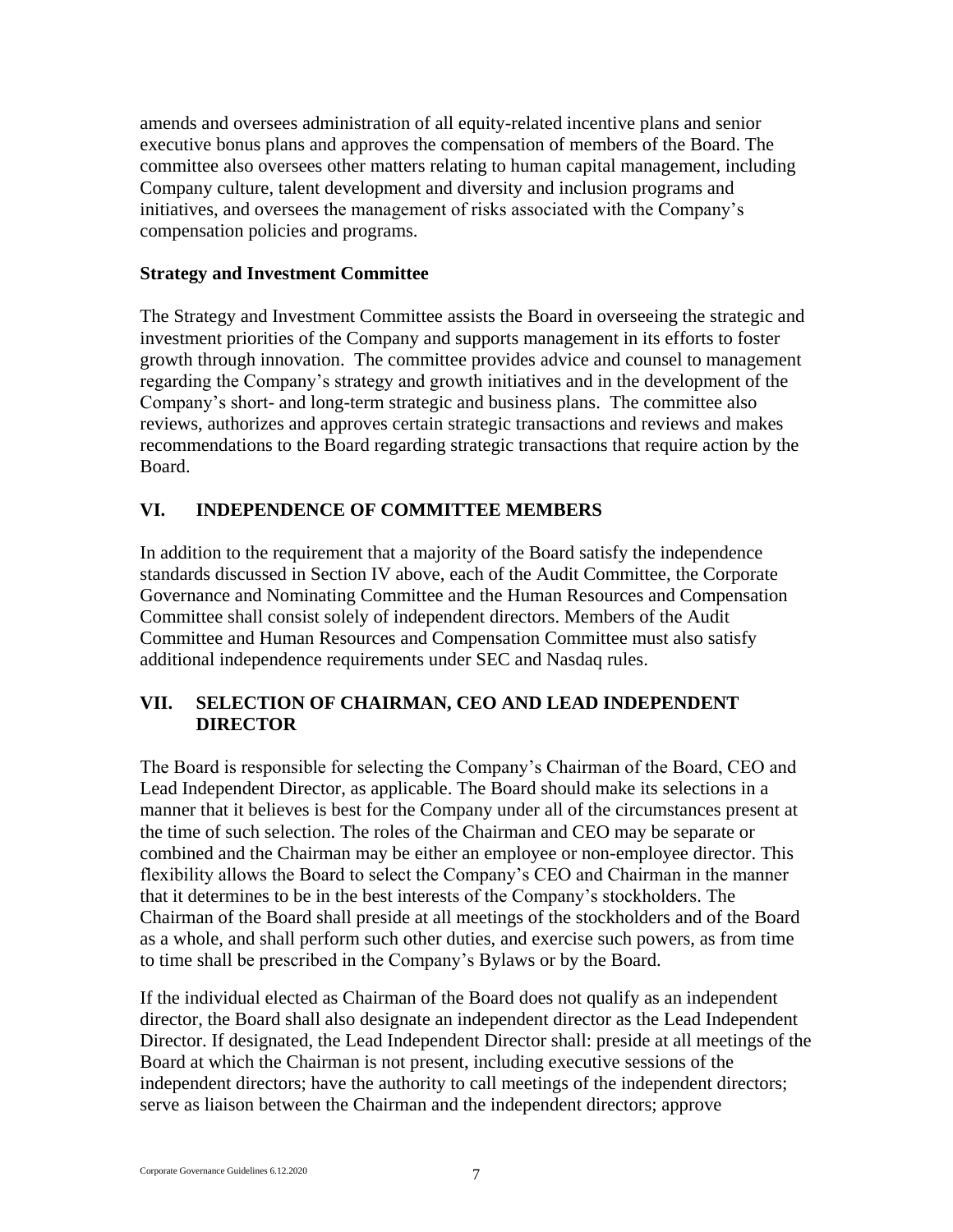information sent to the Board; approve meeting agendas for the Board; approve meeting schedules to assure that there is sufficient time for discussion of all agenda items; have the authority to retain outside advisors and consultants who report directly to the Board on board-wide issues; serve as a liaison for consultation and direct communication with stockholders; and perform such other duties as deemed necessary by the Board from time to time.

# **VIII. EXECUTIVE SESSIONS OF INDEPENDENT DIRECTORS**

Independent directors meet without the presence of management or the non-independent directors at least twice a year during regularly scheduled Board meetings. These executive sessions are called and chaired by the independent Chairman of the Board or the Lead Independent Director, as applicable.

## **IX. SELF-EVALUATION**

The Board and each committee shall perform an annual self-evaluation. The goal of these evaluations is to improve the contributions of the committees and of individual directors to maximize the effectiveness of the Board.

# **X. BOARD MEETINGS AND AGENDA**

Board meetings are scheduled in advance typically every quarter for a full day. Special meetings may be called as necessary. The meetings are usually held at the Company's headquarters in Santa Clara, California, but occasionally may be held at another facility in the U.S. or abroad.

Information and data that is important to the Board's understanding of business to be discussed at a meeting should be distributed in writing or electronically to the Board before the Board meets. As a general rule, materials on specific subjects should be sent to Board members in advance so that Board meeting time may be focused on discussion and analysis rather than exchange of information. Sensitive subject matters may be discussed at the meeting without written materials being distributed in advance or at the meeting.

The Board is responsible for its agenda. The Chairman or Lead Independent Director, as applicable, with input from senior members of management, establishes the agenda for each Board meeting. Directors are urged to make suggestions for agenda items, or additional pre-meeting materials, to the Chairman or Lead Independent Director at any time. The Chairman or Lead Independent Director, as appropriate, determines the nature and extent of information that should be provided regularly to the directors before each scheduled Board meeting. It is the policy of the Board to review major business operations of the Company on a periodic basis and to review long-term strategic plans and annual operating plans.

The Board encourages management to schedule managers to present material at Board meetings who: (a) can provide additional insight into the topics being discussed because of personal involvement in these areas; and/or (b) management believes have future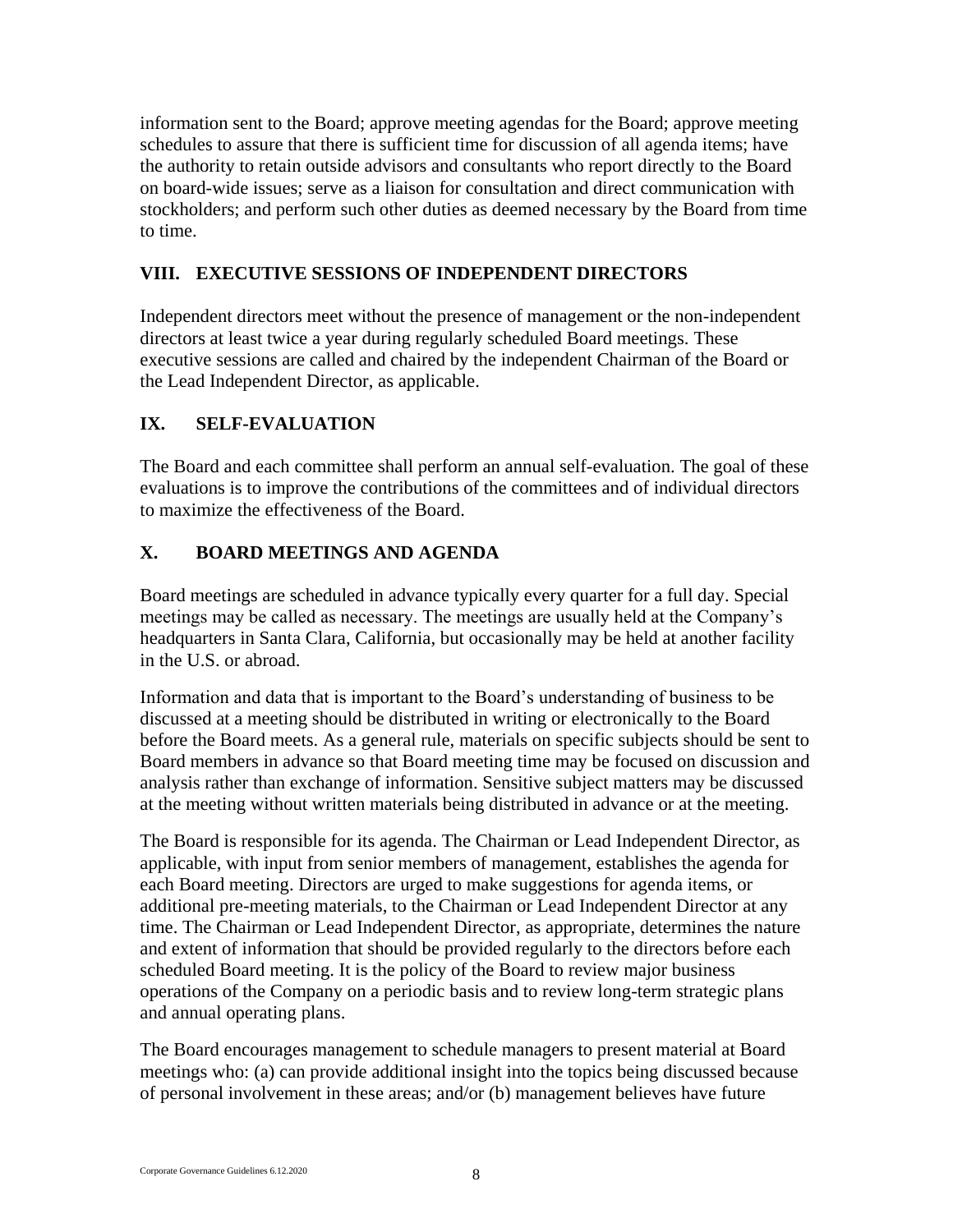potential in the Company and should be given exposure to the Board. The Board welcomes the regular attendance at each Board meeting of non-Board members who are in responsible management positions of the Company.

In addition to attending Board meetings, each Board member is strongly encouraged to attend the Company's Annual Meeting of Stockholders.

# **XI. ETHICS AND CONFLICTS OF INTEREST**

The Board is committed to upholding the highest legal and ethical conduct in fulfilling its responsibilities. The Board expects Applied's directors, officers and all other members of its workforce to act ethically at all times and to certify annually their commitment to the policies and requirements set forth in Applied's Standards of Business Conduct. The Board, with the assistance of the Audit Committee, oversees the Company's Ethics Program, which presently includes the Company's Standards of Business Conduct, an Ethics and Compliance organization responsible for receiving and investigating complaints and a 24-hour global toll-free hotline.

If a director becomes involved in activities or interests that conflict or appear to conflict with the interests of the Company and these activities result in an actual or potential conflict of interest, the director is required to disclose such conflict promptly to the Corporate Governance and Nominating Committee. The Board will determine an appropriate resolution on a case-by-case basis, taking into consideration the recommendation of the Corporate Governance and Nominating Committee. All directors will recuse themselves from any discussion or decision affecting their personal, business or professional interests. The Board will resolve any conflict of interest question involving the CEO or other executive officers (as determined under Rule 16a-1(f) of the Securities Exchange Act of 1934) of the Company, taking into consideration the recommendation of the Audit Committee.

The Company will not make any personal loans or extensions of credit to directors or executive officers. No director (other than employee directors) or family member may provide personal services for compensation to the Company.

# **XII. REPORTING CONCERNS TO INDEPENDENT DIRECTORS OR THE AUDIT COMMITTEE**

Anyone who has a concern about Applied's conduct or about its accounting, internal accounting controls or auditing matters may communicate that concern directly to any independent director, the Audit Committee or the Ethics and Compliance organization. Such communications may be confidential or anonymous, and may be e-mailed or submitted in writing to designated addresses, or reported by phone to a confidential, global, toll-free phone number. All such concerns will be forwarded to the appropriate directors for their review, and will be simultaneously reviewed and addressed by Applied's Ethics and Compliance organization in the same way that other concerns are addressed by the Company. The status of all outstanding concerns addressed to the independent directors or the Audit Committee will be reported to the directors on a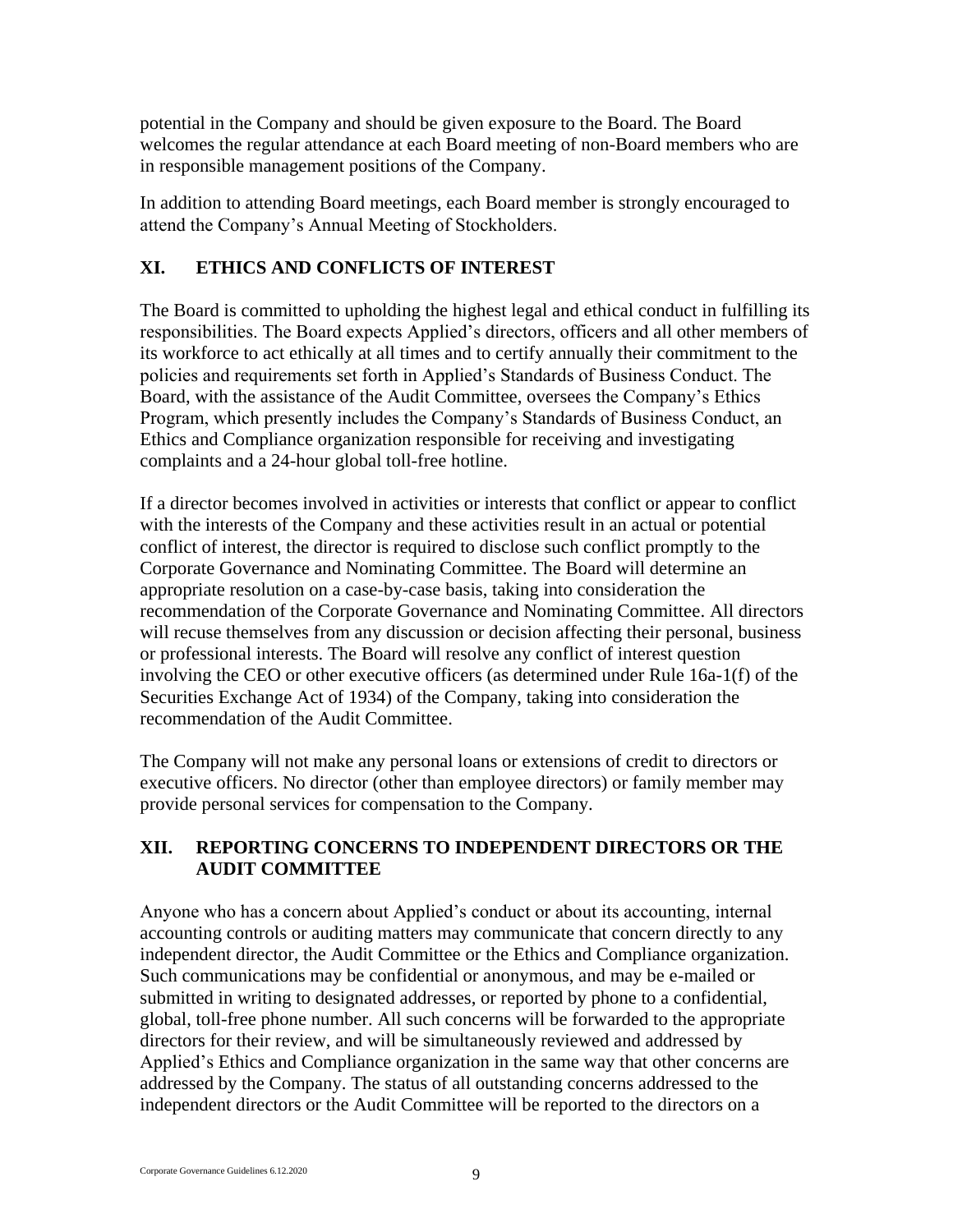quarterly basis, or more frequently if circumstances warrant. The independent directors or the Audit Committee may direct special resources, including the retention of outside advisors or counsel, for any concern as appropriate. The Company's Standards of Business Conduct prohibit any employee from retaliating or taking any adverse action against any member of the Company's workforce for raising or helping to resolve an integrity concern.

# **XIII. COMPENSATION OF INDEPENDENT DIRECTORS**

The Human Resources and Compensation Committee is responsible for reviewing and approving compensation and benefits, including stock options and restricted stock units, for independent directors. In discharging this duty, it is guided by three goals: compensation should fairly pay directors for work required on behalf of a company of Applied's size and scope; compensation should align directors' interests with the longterm interests of stockholders; and the structure of the compensation should be transparent and easily understandable. The Human Resources and Compensation Committee will review independent director compensation and benefits from time to time.

# **XIV. ANNUAL COMPENSATION REVIEW OF SENIOR EXECUTIVES**

The Human Resources and Compensation Committee annually determines the CEO's salary, bonus and other incentive and equity compensation and, in connection with such determination, reviews and approves the goals and objectives assigned to the CEO and evaluates the CEO's performance in light of these goals. The committee also annually reviews and approves the principal elements of total compensation for the Company's officers and such other key employees as the committee determines to be appropriate.

# **XV. STOCK OWNERSHIP GUIDELINES**

Each non-employee director should maintain an investment level in the Company's stock with a value equal to at least five times the annual non-employee director board retainer (exclusive of additional committee and chairman retainers). The CEO should maintain an investment level in the Company's stock with a value equal to at least six times his or her annual salary. Each executive officer (as determined under Rule 16a-1(f) of the Securities Exchange Act of 1934) who reports to the CEO should maintain an investment level in the Company's stock with a value equal to at least three times his or her annual salary.

# **XVI. ACCESS TO EMPLOYEES**

The Board has complete access to any Applied employee for the purpose of fulfilling its responsibilities and duties. Independent directors are encouraged to contact employees of the Company with or without senior executives present.